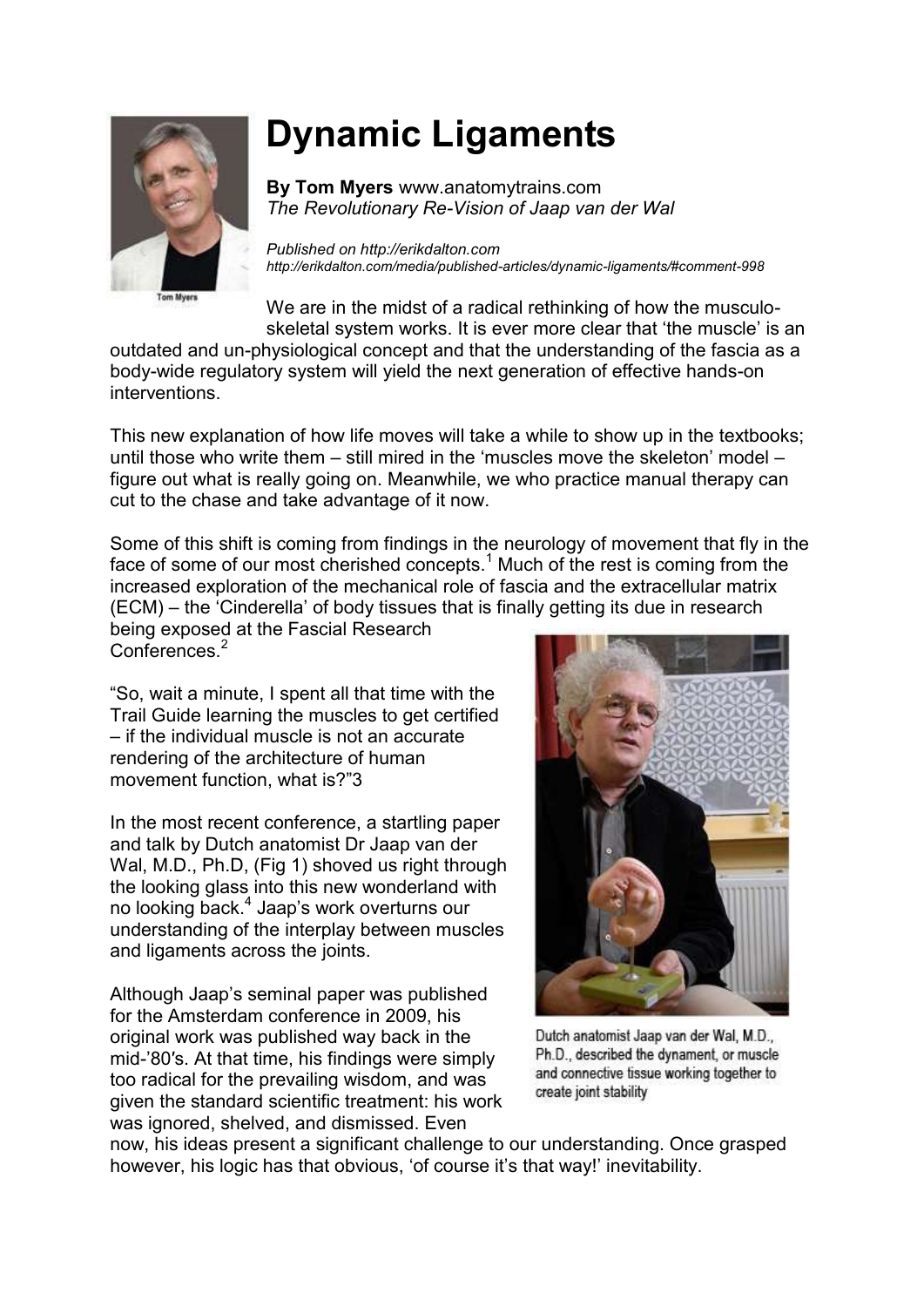Our common view – a view that I shared and promoted even in my own attempt to revise standard anatomical concepts  $5$  – has muscles and ligaments working in parallel (Fig 2). In this universally held model, the ligaments are tough passive



Figures 1a and 1b: Our traditional view of ligaments sees them arranged parallel to the muscles, but only really coming into play when they are fully stretched at the end of joint range.

collagenous structures that run over the joint from one bone to the other. When the joint is bent toward the ligament, that ligament lies passively lax near the joint capsule. The muscles – farther out from the joint and dynamically controlled through the nervous system – stabilize the joint through its range of motion until the end. Only when the joint is at its full extent do the ligaments come into play, tightening suddenly to prevent further extension or damage at the end range of movement.

An easy example is the elbow: We expect the biceps and brachialis to control the stability of the joint through a preacher curl. Only when we let the weights back down to full extension would the ligaments be tightened to prevent further extension of the joint. As they tighten, the nerve endings in the ligaments communicate (sometimes quite loudly) to the spine, which acts to turn the muscles off or on to prevent damage to the joint.

If we are 'double-jointed'

(ligamentous laxity) the elbow will continue to open past 'straight' until the point of the olecranon gets stopped by the humerus. In these cases, the joint is more at risk because the untightened ligaments do not tell the spine about being near the end of the movement, and besides, the ligament itself is supposed to provide a 'brake' to the movement before the bones collide. So far, so good, yes?

But what if this view is not the 'truth', but an artifact of how we dissect, a concept arising out of how we wield the scalpel, not how the body organizes itself?

In our attempt the make structural sense out of the mess that the human body presents to the dissector, we slipped our scalpel around the muscles, lifted them out and cleaned them off, and gave them names like biceps and brachialis. That pesky connective tissue binds everything together anyway; what we were looking for was a coherent picture of the organs within it – and the muscles numbered among those organs we separated out.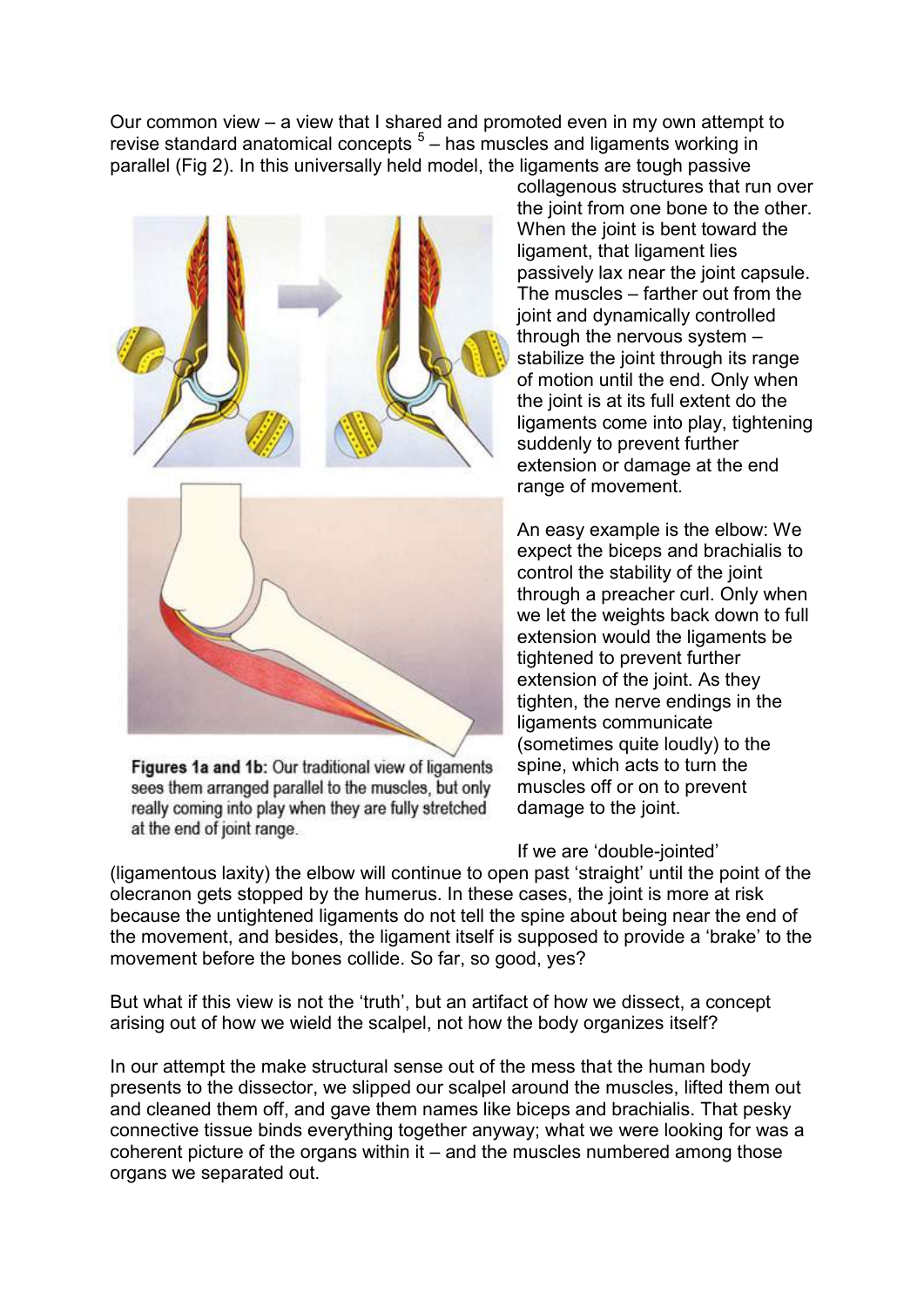The tissue that was left under the muscle after removal was called a ligament, and presumed to be a parallel structure for stopping joints from hypermobility as described above. According to this view, the ligaments do not come into play until we reach that limit of available motion.



Figures 2a and 2b: Jaap van der Wal's careful observation of fascial continuities led him to conclude that the muscles and ligaments are actually arranged in series, and reinforce each other. He named this common arrangement a dynament.

The truth appears to be a little less simple, but much more functional. What we ignored is that in situ muscle tissues are continuous with the underlying bone-to-bone tissues.

Jaap did a careful dissection of the elbow area in which he did not cut out each muscle with its fascial envelope, but instead extracted only the muscle tissue, leaving the fascial envelopes and their local connections intact. By carefully following the fascial connections, Jaap was able to determine that in most cases, what we call ligaments were mostly linked with the muscles in series, not in parallel. (Fig 3)

In other words, muscle contractions, which tense the muscle and its myofasciae (epimysium, perimysium, endomysium, and tendon), also tense associated ligaments because they are part of this same series of fascia in which the muscle was contracting.

This means that the ligaments, far from being active only at the moment of the greatest elbow extension in your preacher curl, are dynamically active in stabilizing the joint all through the movement, during both concentric and eccentric contraction. This muscle-ligament combination Jaap termed a 'dynament' (by a contraction of 'dynamic ligament') and the implications of his findings are profound.

For one, it redefines our whole concept of functional units within the body. Take one area where we already get the concept: the rotator cuff of the shoulder. The four muscles of the rotator cuff end distally in tendons blending with the ligamentous capsule around the shoulder. In dissection, it is quite hard to tell where the tissue stops being a tendon and starts being a ligamentous sleeve. (It was us not God, after all, who labeled them – in fact the



Figure 3: Dynament constructions: The pure (and rare) ligament, like the cruciates, is described on the right: bone-fascia-bone. Most ligaments' are in series in various configurations (option 1 to 4 on the left): bone-fasciamuscle-fascia-bone, as in the hamstrings or rotator cuff.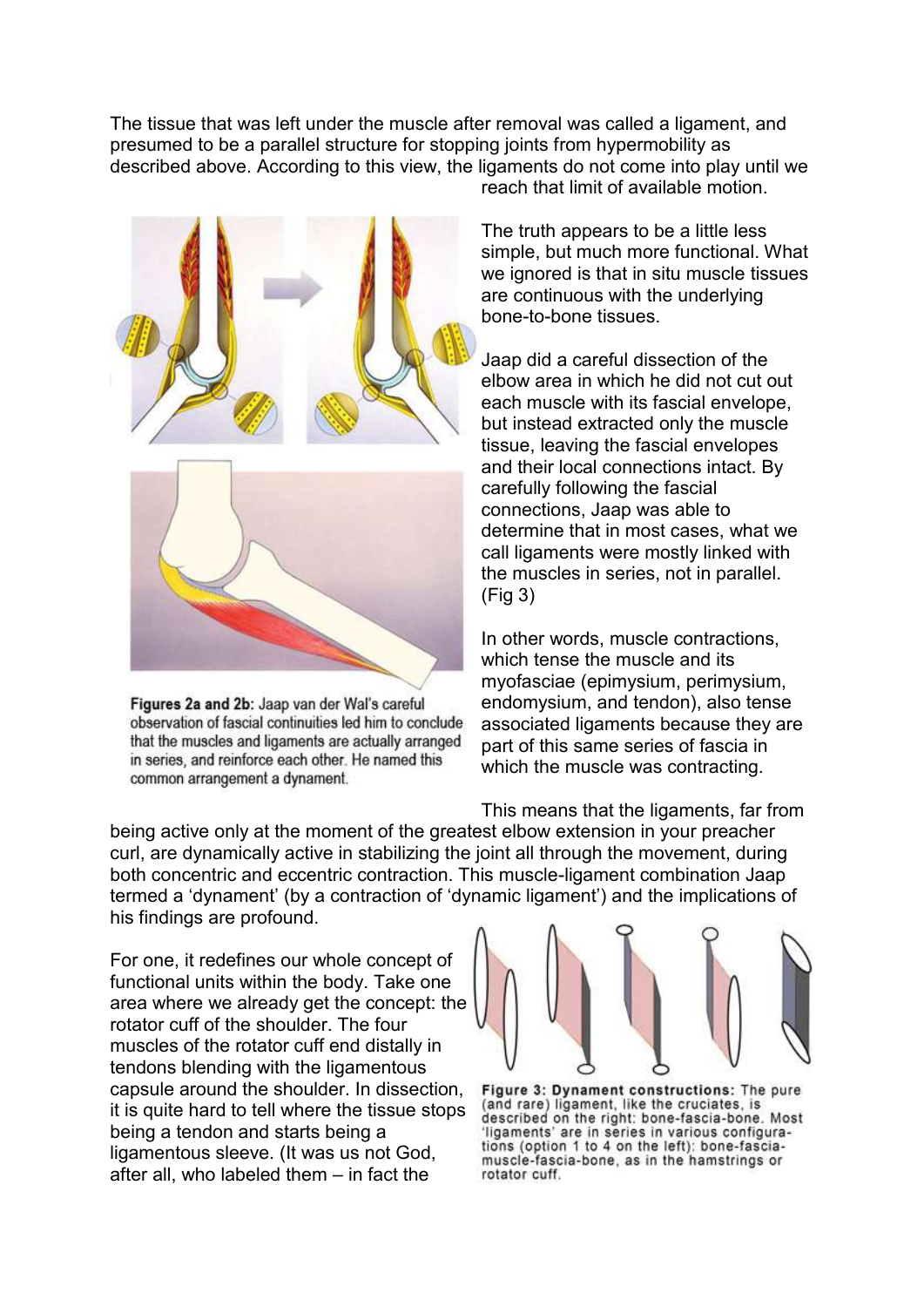entire fascial net develops and remains as a single unit.)

If muscles are necessary to stabilize the loose ligamentous capsule of the very mobile shoulder joint, extend that idea to the rest of the body. While there are ligaments that are not connected to the overlying muscles – the cruciate ligaments in the knee are a prime example of ligaments as we have always thought of them – most of our named ligaments are part of the continuous dynament system.

In fact, most muscles lie within a dynament series that can be described as bone, fascia, muscle, fascia, bone. (Fig 4). The muscles near the elbow Jaap studied in detail are a good case in point, but representative of many similar situations in the limbs and spine.

The 'pure' (and rare) ligament like the cruciates is described on the left: bone-fasciabone, but most ligaments are in series: bone-fascia-muscle-fascia-bone, as in the hamstrings or rotator cuff.

At the proximal end, near the elbow, both the antebrachial flexor and extensor groups arise not from the humeral epicondyle itself, but from 'leaves' of fascia that arise from the condyle. These leaves (intermuscular septa) form the origin of the muscular slips that passes down the arm toward the wrist, narrowing to individual tendons that are attached to more specific areas at the other end. The concept of the isolated 'muscle' makes more sense at the tendon end than it does back up at the meaty origin.

Take the erector spinae, or the muscles of the lower arm and lower leg – all these complexes arise from complex leaves of heavy fascia that join the muscles together with each other and with the ligaments beneath them. The dynament is a much more functional way of thinking about how the body organizes movement. Even the hamstrings, those icons of singular muscles, are now understood to be both continuous with the sacrotuberous ligament, and to be complex dynaments with the string and membranes within them.

Long story short: we simply cannot divorce the muscles and ligaments. They are linked in series and part of one joint stabilizing and moving system. The relevant architecture of the fascia / muscle arrangement is the dynament, not the muscle.

Getting stuck in the cul-de-sac of 'muscle' as a functional unit is an understandable conceptual error – it fits our mechanistic worldview and is very convenient and logical. Just wrong. It is not an easy task for us, with all our training, to back up and take another route. Even with my gray hair and years of trying to think outside its box, I still think in terms of muscles. But our children, the next generation of hands-on and movement therapists, will start out with a new unified vision, built from the kinds of ideas we are debuting here. Hats off to Jaap van der Wal, harbinger of the future.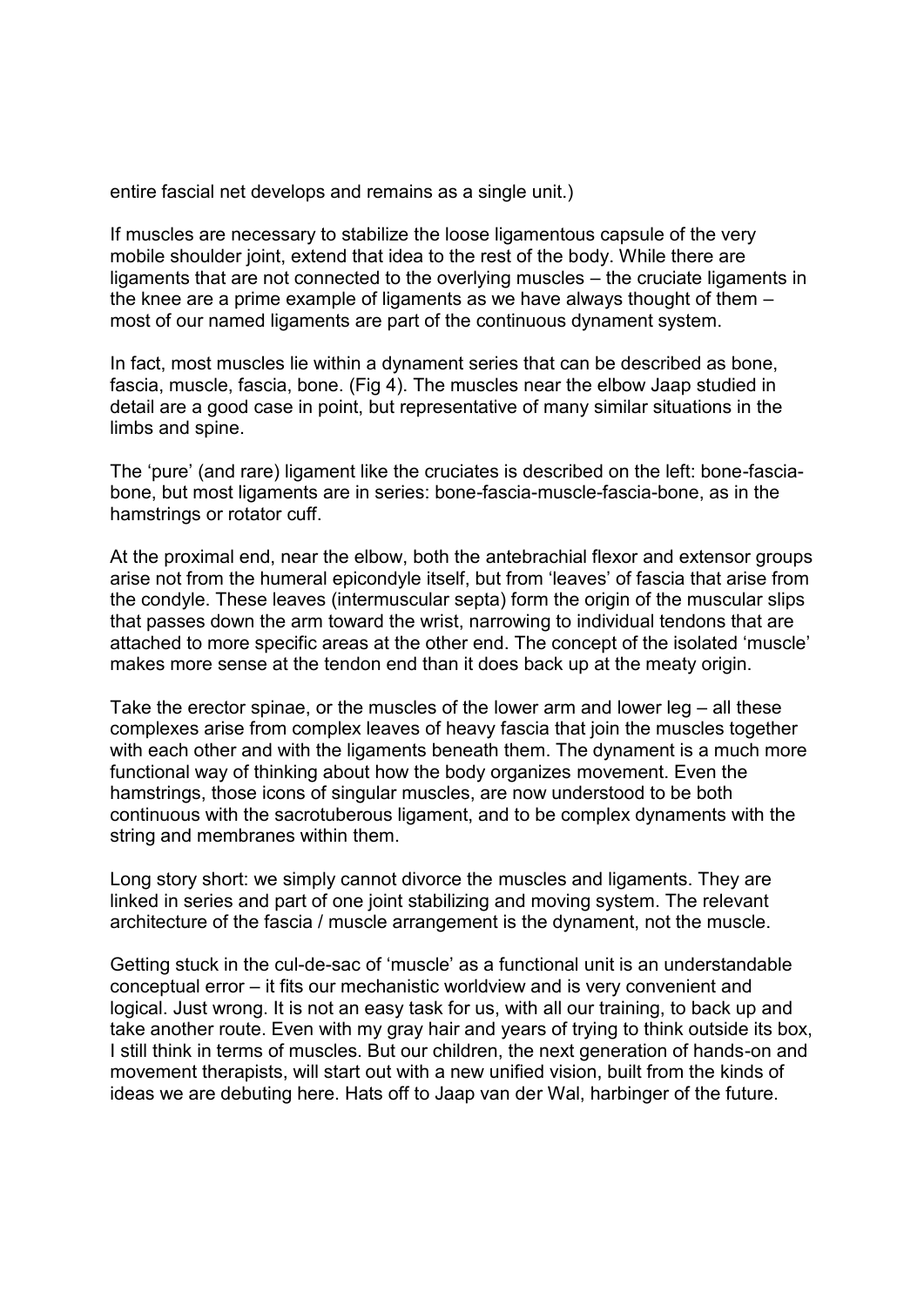- 1. Doidge, Norman 2007 The Brain That Changes Itself, Penguin, NY
- 2. http://www.fasciacongress.org/index.htm for a summary description and publications. The next conference is in Vancouver, BC on March 28 – 30, 2012: http://www.fasciacongress.org/2012
- 3. For up-to-date (and useful) guides to the outmoded concept of the single muscle, one can delve into (in ascending order of complexity): Trail Guide to the Body, 4th edition, Andrew Biel: http://www.booksofdiscovery.com; The Muscular System Manual, 3rd edition, Dr Joseph Muscolino: http://www.learnmuscles.com, or the Thieme Atlas of Anatomy: http://www.thieme.com
- 4. Van der Wal J 2009 The Architecture of the Connective Tissue in the Musculoskeletal System – An often overlooked Functional Parameter as to Proprioception in the Locomotor Apparatus; article in Fascia Research II: Basic Science and Implications or Conventional and Complementary Health Care, Munich: Elsevier GmbH – or see a similar article in Journal of Bodywork and Movement Therapies, Vol 2, No. 9, 2009.
- 5. Myers T 2009 Anatomy Trains, 2nd edition, Edinburgh: Churchill Livingstone, pp 41 44 outline an elegant image of the relationship between muscles and ligaments now outmoded by Jaap's findings. "There is nothing so sad as the destruction of a beautiful theory by an ugly fact" – Thomas Henry Huxley

**Comments** 

*Jaap van der Wal March 2, 2011 at 12:39 pm* 

*Sorry, dear Tom, but here is your referent speaking. Figure 3 has a wrong subtitle and legend and is not clearly interpreted. In principle a 'dynament' is a 'bone-fascia-muscle-fascia-bone-unit'. A 'classical' ligament can be thought in this model as a dynament 'without muscle tissue'. This situation is interpreted on the RIGHT in figure 3. In figure 3 the 'typical bone-fascia-muscle-fascia-bone-unit', which should be in the center, is missing / absent. Moreover four presented configurations (should be five) are presented twice (double). Jaap van der Wal*

Revision 30 maart 2011 by Erik Dalton

*[Jaap van der Wal](http://www.embryo.nl/) [March 31, 2011 at 9:14 am](http://erikdalton.com/media/published-articles/dynamic-ligaments/#comment-998#comment-998)*

*Thank you for repairing the obvious 'whoops' like me mentioned as 'Dutch osteopath'. I have some dedication in my work as embryology teacher to the Osteopathy but it is too much honor to call me an osteopath. Also figure 3 now looks better. Thanks Erik. Jaap*

.